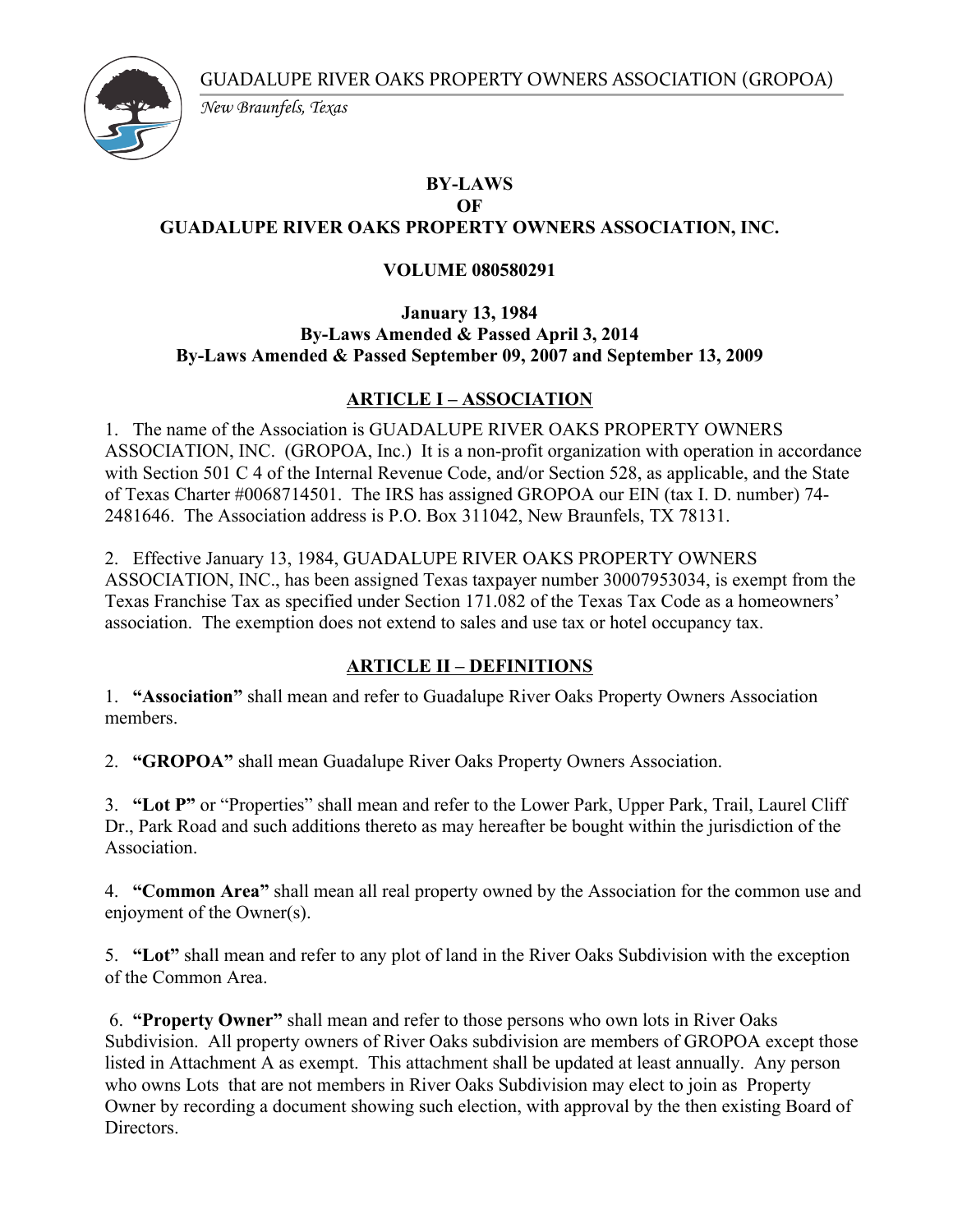

*New Braunfels, Texas*

7. **"Board"** refers to those duly elected by the Association.

8. **"Records"** refers to Treasurer reports, Board minutes, By-Laws, Restrictions and Covenants, and building committee approvals/non-approvals.

9. **"Tenant"** refers to a single family renting (at least six months) a home from a GROPOA Property Owner(s).

10. **"Recall"** refers to property owners getting forty (40) percent of GROPOA members to sign a petition to request a recall election of an elected officer.

## **ARTICLE III – PURPOSES AND AIMs**

1. To promote the health, safety, and welfare of the residents of River Oaks Subdivision.

2. To perform as an organized body to represent the property owners of GROPOA, Comal County, Texas in all matters concerning the subdivision.

3. To actively protect the rights of all GROPOA Property Owners.

4. To promote, maintain and preserve the appearance of the subdivision through the enforcement of deed restrictions and covenants, River Oaks Subdivision.

5. To assess, collect, distribute and hold funds received from the GROPOA Property Owners in the River Oaks Subdivision in Comal County, Texas, as required by contract, deed or other restrictions, and by-laws applicable to property in said subdivision, and to disburse these funds as and when necessary to comply with the usage thereof as designated in said deed restrictions. A list of excluded lots will be maintained as attachment A, and must be updated at least annually by the President.

6. To maintain and preserve the appearance of Unit II Lot P within the subdivision designated as general use for the benefit of all GROPOA Property Owners, and which is not maintained by a public entity.

7. Subdivided Lots: Restrictions and Covenants 156500 Vol. 251 Page 419 Item 11 "Any such lot or lots created by subdividing will be bound by the same restrictions of the sub-divided lot." Once a property owner joins GROPOA the property remains a part of GROPOA in perpetuity.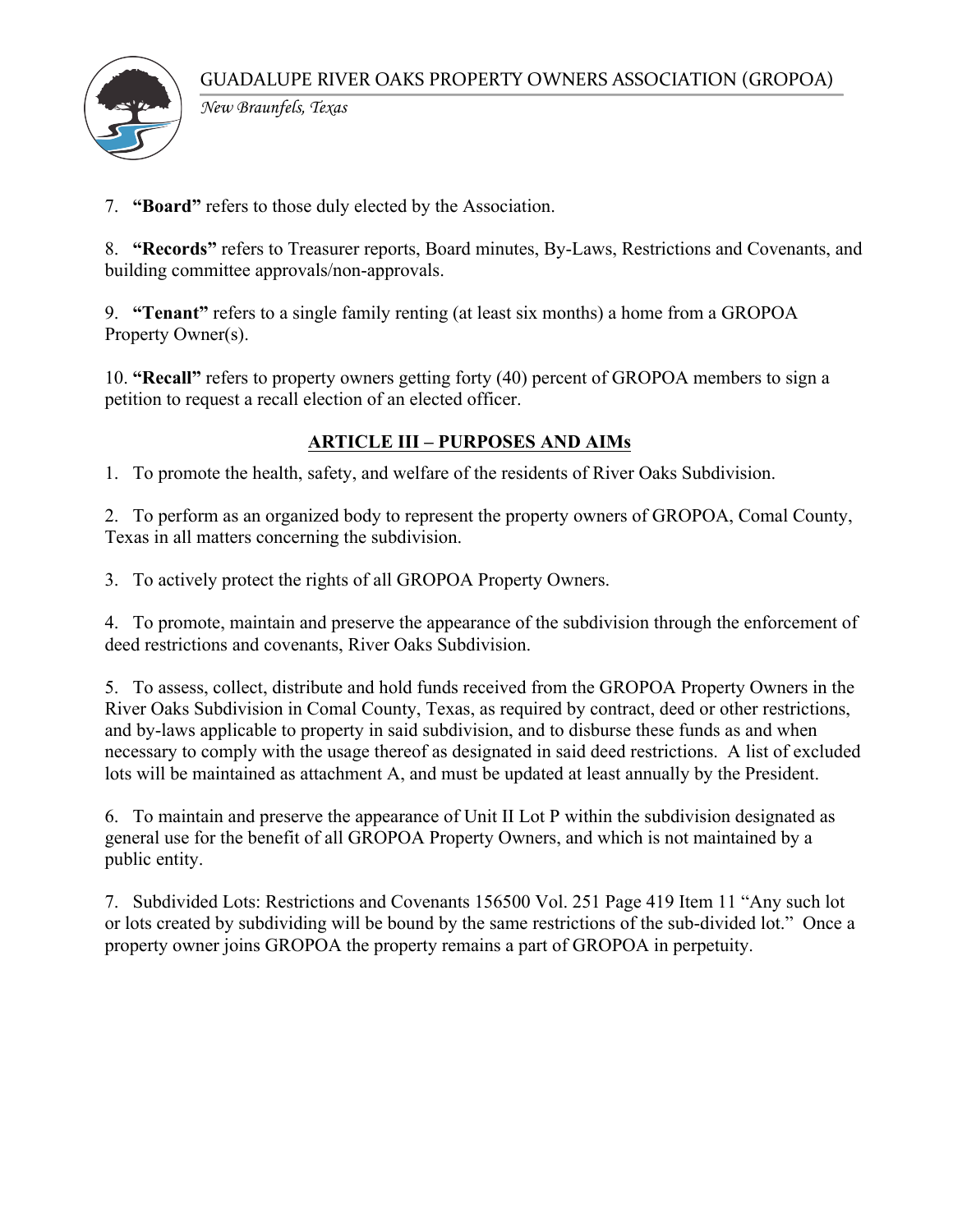

*New Braunfels, Texas*

## **ARTICLE IV – ASSESSMENTS**

1. The Association shall have sole authority to fix and establish an annual maintenance assessment (including penalties and costs of collection) on each and every non-excluded lot or parcel of real property (except portions or parcels of property devoted to public or semi-public uses).

2. The assessments levied by the Association shall be used exclusively to promote the recreation, health, safety, and welfare of the residents of River Oaks Subdivision, and for the improvement and maintenance of Lot P (GROPOA) within the subdivision designated as general use for the benefit of GROPOA Property Owners.

3. The annual assessment together with interest, costs and reasonable attorney fees shall, to the full extent permitted by laws, be a charge on the land and shall be a continuing lien upon the property against which each assessment is made, and also shall be the personal obligation of the owner of the property at the time the assessment becomes due and payable.

4. The right to collect and to enforce the collection of such assessments, together with costs and penalties imposed with the non-payment thereof, shall be and is hereby granted to the Association, except as otherwise provided herein. A non-sufficient fund fee for returned checks will be the going rate established by law or set by the Board.

5. The amount of the annual assessment shall be recommended by the Board of Directors of the Association and approved by majority vote of the membership, present or represented by proxy, at the Annual Meeting of the Association to be held on the second Sunday of October each year at 5:00 p.m. or a time set by the Board.

6. The annual assessment shall be distributed by December 1st and become due and payable in advance on or before February 1<sup>st</sup> of each year. If said assessment is not paid before March 1st the assessment shall bear interest from the delinquent date at the rate of ten percent (10%) per annum.

7. Each present and future Property Owner is and shall be personally obligated to pay the annual assessments as are fixed during their time of ownership, and the right and power to bring all actions for the collection of such assessments and the right and power to impose and to enforce such liens as are necessary is hereby granted to and shall be vested in the Association and its Successors.

## **ARTICLE V – MEMBERSHIP**

1. The Lot P Correction Deed determined the membership of the Association. Thereafter, memberships will be transferred upon the books of the Association upon submission to the Secretary of evidence of the transfer of property as defined herein.

2. Membership in the Association is limited to property owners as their names appear on the fee simple title, and are required by contract, deed or other restrictions to pay the maintenance assessment set out in any of the covenants. It is specifically provided that a lot with multiple owners is considered as a unit to be one member. There shall be only one vote per lot in Association matters.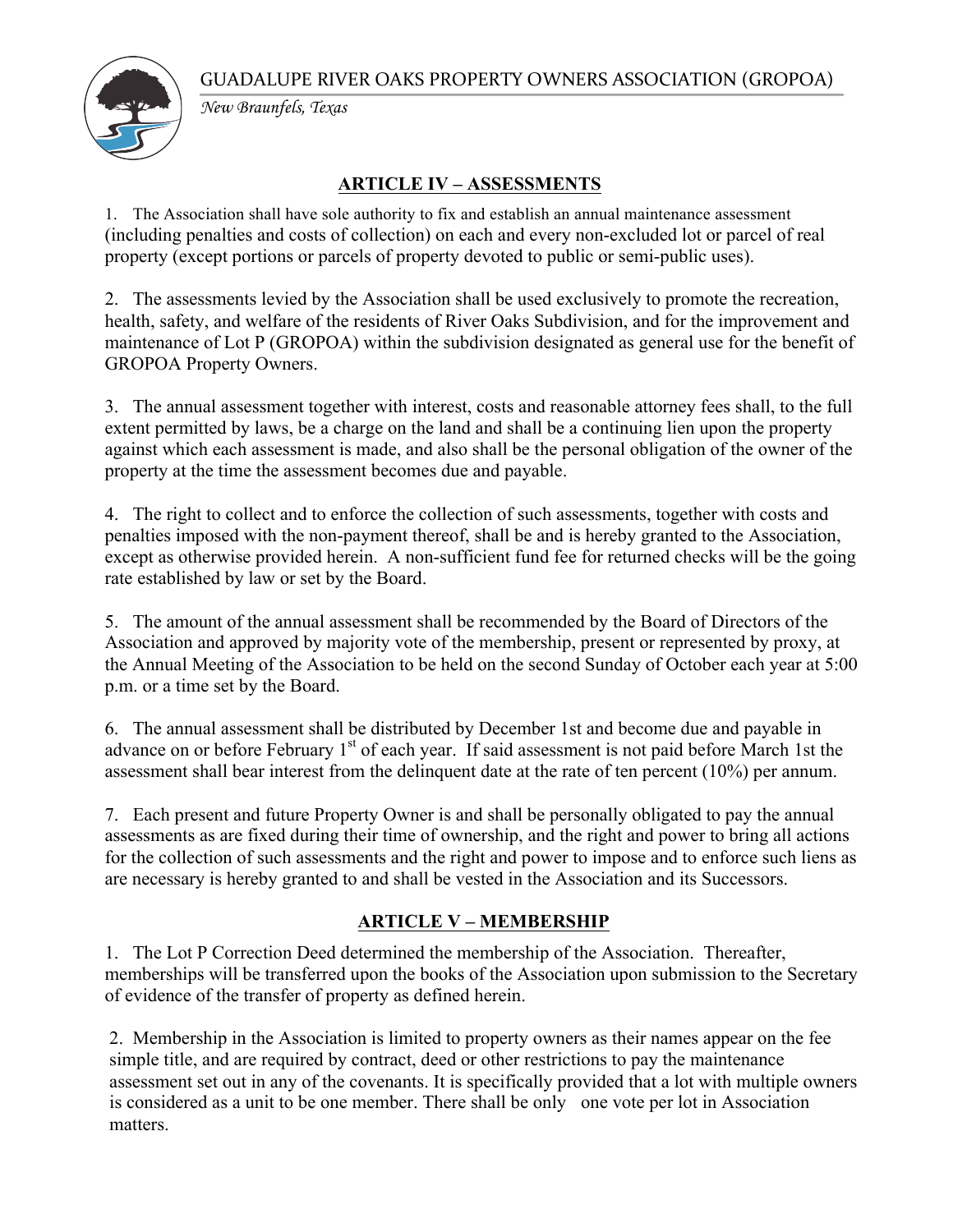

*New Braunfels, Texas*

## **ARTICLE VI – ORGANIZATION AND ADMINISTRATION**

1. The administration of the Association shall be vested in a Board of Directors consisting of four (4) officers, the Unit Directors and the immediate Past-President (non-voting). The officers are as follows: President (non-voting except in tie vote), Vice President, Secretary, and Treasurer. The Unit Directors shall consist of one representative from each of the four (4) units of the subdivision. In addition, an elected Parliamentarian (non-voting) will assist the Board of Directors.

2. No more than one member of a family (lot owner unit) may hold elected office simultaneously.

3. All Board members and the Parliamentarian and Heads of Standing Committees are required to attend all board meetings. Any Board member or Parliamentarian missing three (3) consecutive meetings may be removed from office at the discretion of the other Board members.

4. All minutes of meetings, financial records, Association correspondence, voting records, committee reports, membership lists, equipment belonging to the Association, information or keys required for access to safe deposit box(es) or postal boxes, and any and all other Association records are the property of the Association. Board of Director members are obligated and hereby instructed to surrender all Association records, herein specified or unspecified, to the succeeding, duly elected Board of Directors at the time the new Board of Directors members are installed in office after their election at the Annual Meeting each year. Any Association owned equipment or access information/devices shall also be transferred to the appropriate individual after the installation of the incoming officers.

5. All committees are appointed by the President with the approval of the other members of the Board of Directors, and will be supervised by the President. Standing committees should be affirmed at the first meeting of each year.

6. All newly elected officers will take office at the January meeting.

7. Out-going officers should bring all material including equipment or files belonging to the Association to the January meeting to be handed over to the new officers.

8. Upon resignation or removal of a Board member, the President will appoint a replacement with the approval of the other members of the Board of Directors. In the case of resignation or removal of the President, succession will be determined according to "Robert's Rules of Order". Any Board member who resigns or is removed, will turn in all material including equipment or files belonging to the Association to the President or Secretary within seven days of resignation or removal.

9. The Board of Directors will be responsible for establishing and administering Park Policies.

10. The Board of Directors will be responsible for preservation of all records.

11. The Board of Directors will be responsible for ensuring that the Association's By-Laws comply with current State of Texas statutes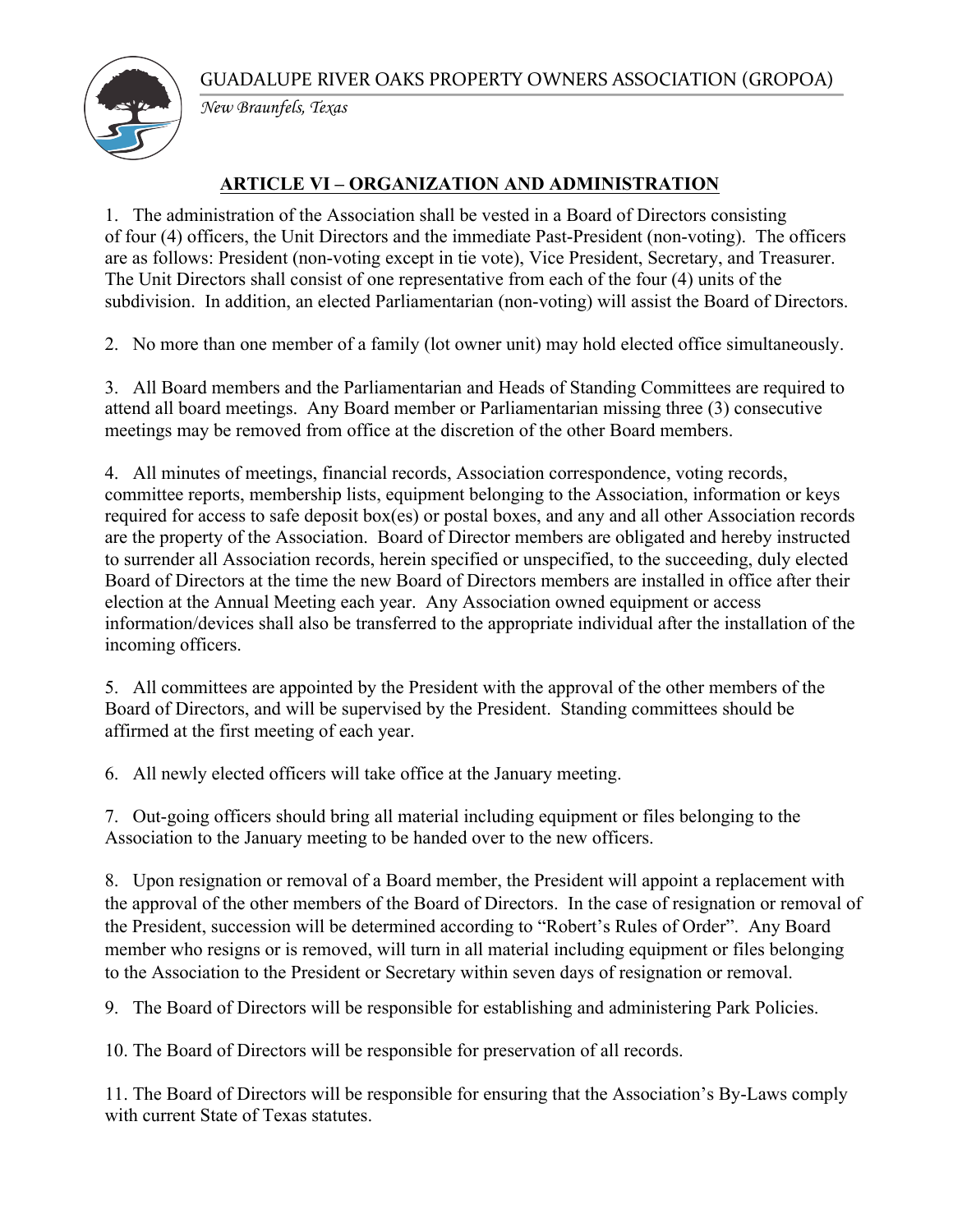

*New Braunfels, Texas*

12. RECALL: The GROPOA property owners may petition a recall of a board member. The petition must have signatures of 40 percent of the total Association membership for recall of the President, Vice President, Secretary, Treasurer, or Parliamentarian. For recall of Unit Director, the petition must have signatures from 40 percent from his/her unit only.

- a. Property Owners must petition the Board to request a recall of a Board member.
- b. The petition must meet the required number of signatures with statement of cause. The petitioners will pay for the recall election.
- c. The Board will determine the cost of the election.
- d. The Board will write the ballot and set an election date, not earlier than 20 days prior to the election date nor more than 50 days from the date of the verification that the petition for recall met the requirements.
- 13. Duties of the Board of Directors are as follows:

#### a. **The President will:**

- (1) Preside over all meetings of the Association.
- (2) Appoint a member to fill a vacancy caused by the resignation or incapacity of any Board member or Parliamentarian with the approval of the other Board members.
- (3) Appoint members for Standing and Special Committees, with the approval of the other Board members.
- (4) Develop the agenda. He/she will email meeting site, date, and agenda to the membership. The President may delegate emailing this information to the Vice President or Secretary.
- (5) Sign minutes of meetings after reading and approval.
- (6) Have the authority to co-sign checks along with the Treasurer for all Association expenditure.
- (7) Maintain custody of and enforce the provisions of the By-Laws.
- (8) Supervise the work of the elected officers and committees.
- (9) Represents the Association when asked to do so by the Board.
- (10) Vote on Board matters only in the case of a tie.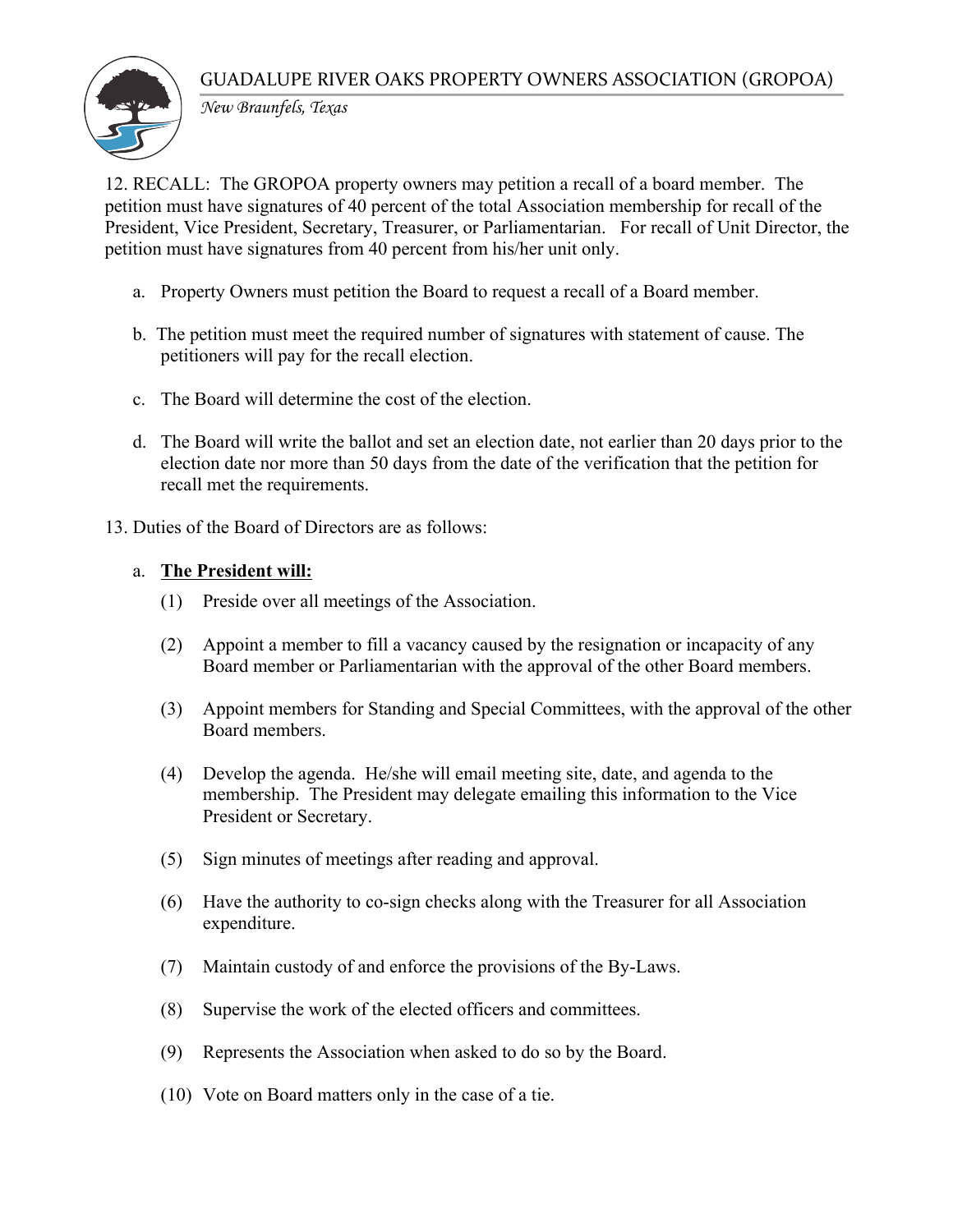

*New Braunfels, Texas*

(11) Maintain a complete list of GROPOA property owner names, email addresses, phone numbers, unit and lot numbers.

#### b. **The Vice President will**:

- (1) Assume the duties of the President in his/her absence.
- (2) Assist the President as needed.
- (3) Maintain a working knowledge of all Association matters.
- (4) Have the authority to co-sign checks along with the Treasurer in the absence of the President.
- (5) Secure Board Meeting site.
- (6) Post meeting sign at the beginning of subdivision (per State meeting notice regulations) and put a cancellation notice on the posted sign if meeting is cancelled.

#### c. **The Secretary will**:

- (1) Have responsibility of recording minutes at each meeting, insuring approved minutes are signed by Secretary, and providing homeowners with approved minutes within 2 weeks of meeting.
- (2) Prepare reports and general correspondence of the Association.
	- (a) Provide access of minutes to all GROPOA members.
	- (b) Report newly elected officers to the State of Texas as required by law.
	- (c) File all reports required by the State of Texas as required by law.
	- (d) Have the responsibility of bringing a current copy of the By-Laws to all meetings.
	- (e) Have the responsibility of preparation and distribution of election materials.
	- (f) Have the responsibility of preparing and bringing voting materials to the Annual (election) Meeting.
	- (g) Record the attendance of each meeting and advise the President if a quorum is present.
	- (h) Have the responsibility for providing all members the opportunity to review a copy of current By-Laws.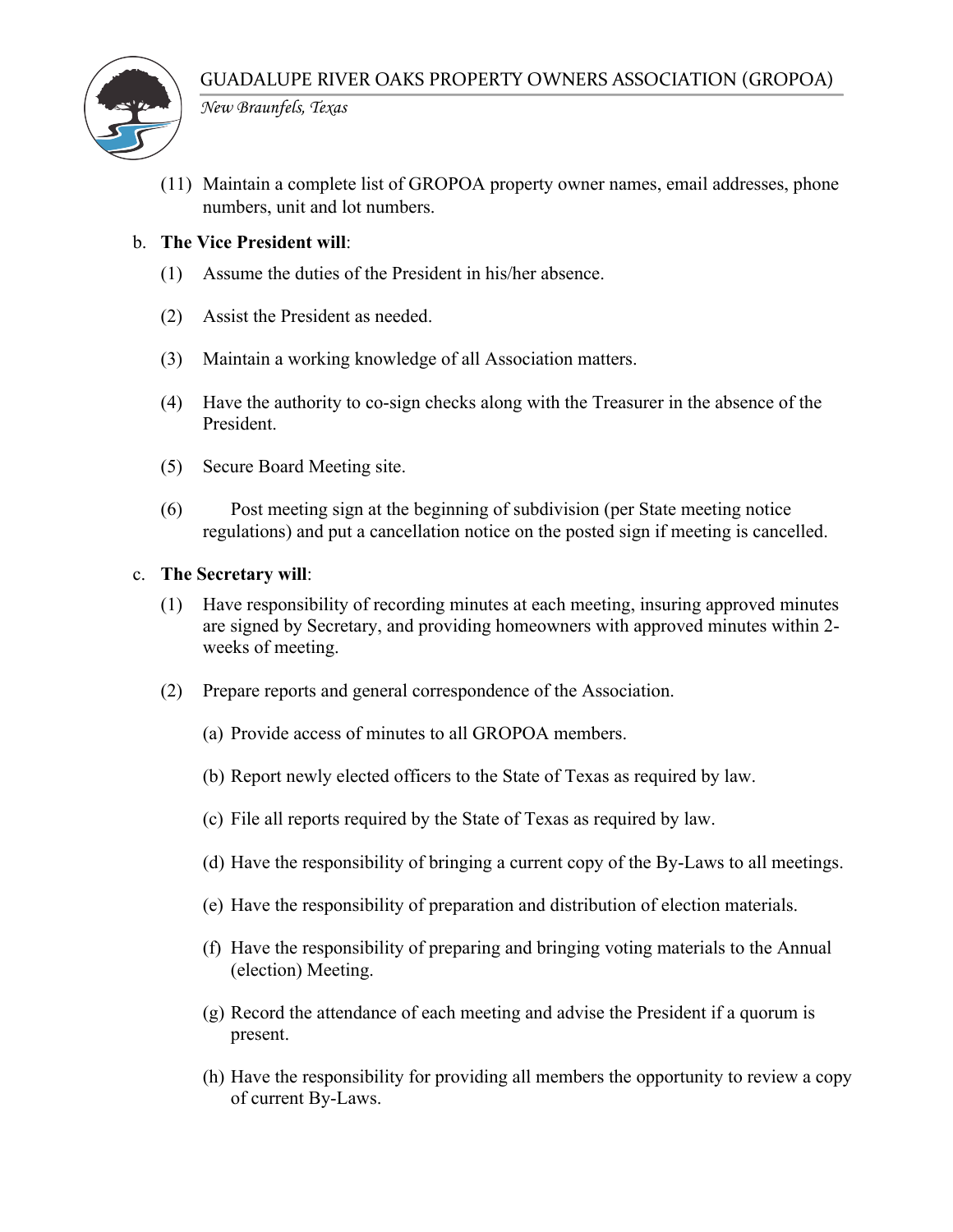

*New Braunfels, Texas*

- (i) Keep copies of minutes and a list of property owners in attendance at all meetings for seven years.
- (j) Post current copies of the By-Laws and Restrictions and Covenants on the web site and insure that all of the GROPOA web site information is current.
- (k) Maintain a complete list of GROPOA property owner names, email addresses, phone numbers, unit and lot numbers.

#### d. **The Treasurer will:**

- (1) Receive and disburse all funds of the Association and keep records in accordance with good accounting practices.
- (2) Pay bills upon receipt of itemized statements and upon Board approval. Must insure that the President or another authorized officer has co-signed checks prior to issuing payment.
- (3) Present a written report with an itemized account of all expenditures, collections, and cash balances at each meeting. Present to the President a signed copy of same and provide a signed copy to the Secretary for posting with the minutes.
- (4) Bring to Property Owners Meeting a list of the membership.
- (5) Provide a detailed budget analysis. Submit a future budget for Board review and approval in July.
- (6) Have the responsibility for notification of Association assessments. Treasurer will mail or email annual assessment statements.
- (7) File appropriate IRS forms as required by law; currently Form 1120H.
- (8) Keep copies of annual assessment payment stubs received with payment for seven years.
- (9) Maintain a complete list of GROPOA property owner names, email addresses, phone numbers, unit and lot numbers.

#### e. **The Parliamentarian will:**

- (1) Be knowledgeable concerning meeting protocol in accordance with "Robert's Rules of Order".
- (2) Ensure that meetings are conducted according to "Robert's Rules of Order".
- (3) Not vote in any Association matter at Board meeting.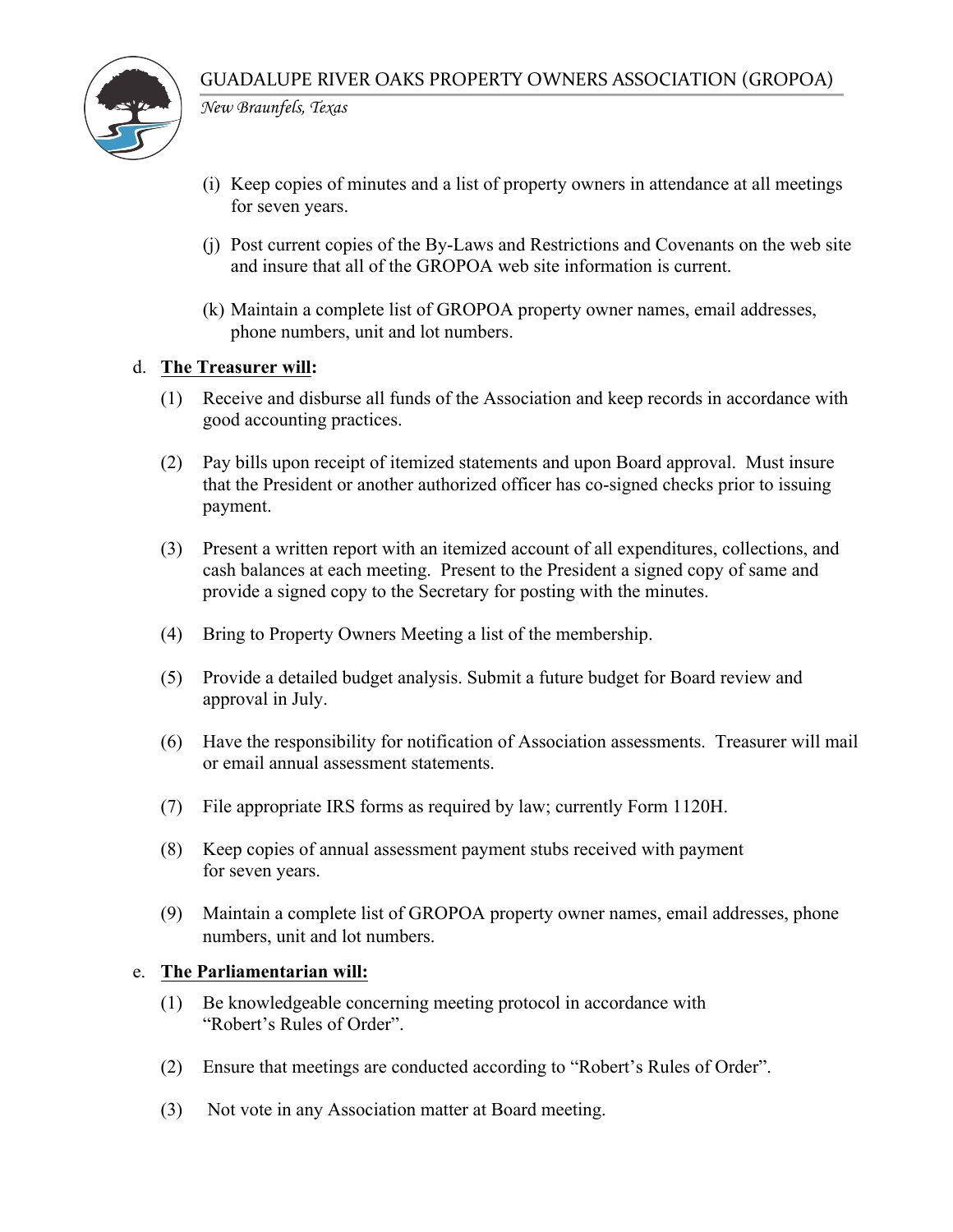

*New Braunfels, Texas*

## f. **The Past President will:**

- (1) Attend all Board meetings.
- (2) Serve as an advisor.
- (3) Perform other duties as assigned by the President.
- (4) Not vote in any Association matter at Board meeting.

#### g. **Unit Director will:**

- (1) Represent the members of his/her unit.
- (2) Assist in establishing the policies of the Association.
- (3) Meet new property owners he/she represents. Provide their name, address, lot number, phone numbers, and email address to the Treasurer and Secretary. Maintain a complete list of GROPOA property owner names, email addresses, phone numbers, and lot numbers for their unit. The Unit Director will assure that the new property owner receives automobile decals and directory.
- (4) Set up and monitor unit information sessions when needed for property owner input.

#### h. **Committees:**

- (1) **Building Committee** (three members and the President as an alternate)
	- (a) Approves or disapproves all permanent construction projects in accordance with deed restrictions and covenants.
	- (b) Monitor all construction projects.
	- (c) Report to the Board the progress of each project.
	- (d) Member must recuse self on projects involving their own property.
- (2) **Nominating Committee** (shall not be barred from becoming nominees for office)
	- (a) Will nominate individuals to fill each elective office.
	- (b) Insure the candidate fills out a form stating their experience, their goals for the association, and why they wish to run for office.
	- (c) Will make every attempt to obtain at least two (2) candidates for each office.
	- (d) Secure approval from all nominees for office prior to having their names submitted at the Annual Meeting in October.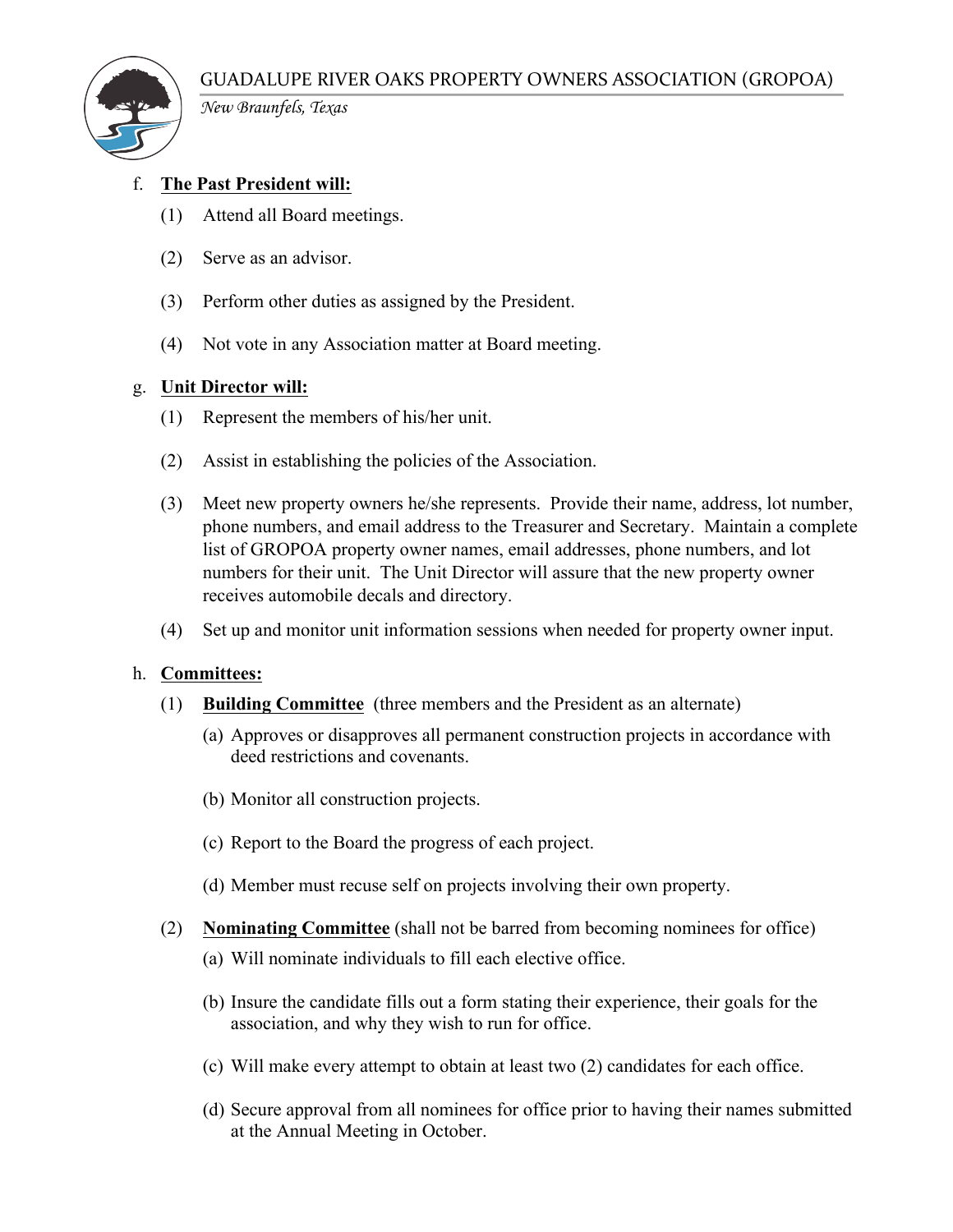

*New Braunfels, Texas*

- (e) Provide a written list of nominees that shall be included in the notice of the meeting sent to all members.
- (f) Committee shall have the self -nomination form available to all interested parties between July 15 and the end of the first week of August.
- (g) Shall have self-nomination forms returned by August 15.
- (h) Will secure viewing of the ballots by the nomination committee only and count the ballots at the annual meeting.
- (i) Will turn ballots over to the Secretary. Ballots must be kept until the following February. If the election is not protested, the ballots will then be destroyed.

#### (3) **Audit Committee**

- (a) Is responsible for insuring that the Treasurer's financial records and Association's accounts are audited between November 15 and December 15 of each year so that an Audit Report can be presented at the first board meeting of the new calendar year.
- (b) Is responsible for performing audits when a Treasurer resigns or becomes incapacitated, and at any other time deemed necessary.
- (c) Shall consist of three (3) members, one of which can be an independent nonproperty owner.

#### (4) **Park Committee**

- (a) Shall consist of three (3) members.
- (b) Maintain the lower park, upper-park, and the park trail.
- (c) Make recommendations to the Board for improvements.
- (d) Report status of park to the President.
- (e) Request budget for park expenditures.
- (f) Set Park clean-up date.
- (g) Contact WORD for lower park clean up and installation of trash cans.
- (h) Contact a sanitation company for any issues with temporary restrooms.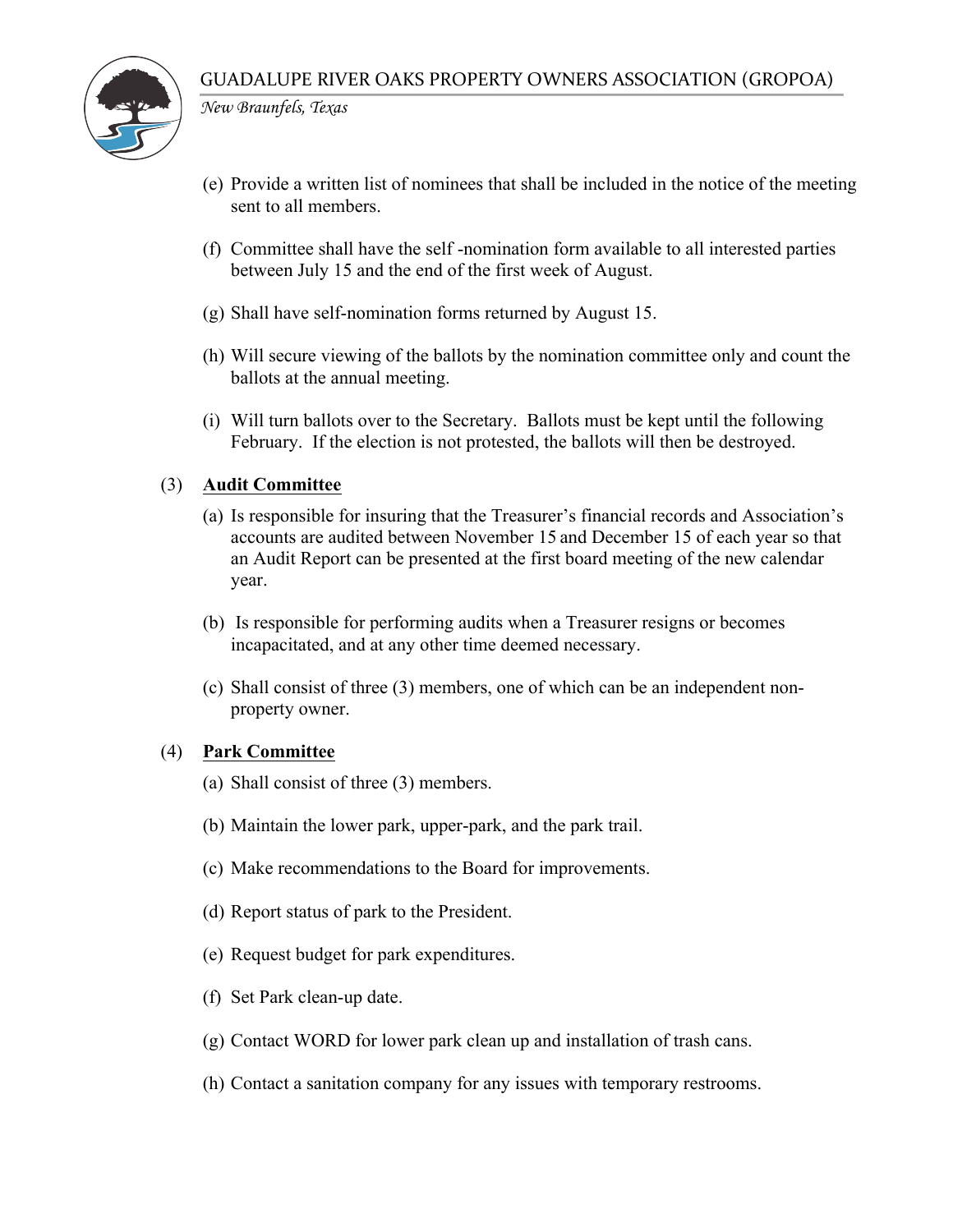

*New Braunfels, Texas*

## (5) **Web Site Committee**

- (a) Shall consist of up to three (3) members.
- (b) Define and maintain the site.
- (c) Make recommendations for improvement.
- (d) Request budget for web site expenditure.

#### (6) **Neighborhood Watch Committee**

- (a) Shall consist of up to seven (7) members representing each unit and a committee chair.
- (b) Drive throughout subdivision looking for improper activities.
- (c) Report property damage to the Comal County Sheriff.
- (7) **Special Committees a**re directed to special problems, situations and duties deemed appropriate by the Board of Directors.

#### **ARTICLE VII – MEETINGS**

1. **The Annual Meeting** of the Association is normally held on the second Sunday of October each year. Written or printed notice setting the time and place of the meeting shall be delivered not less than ten (10) nor more than thirty (30) days before the date of the meeting. Delivery shall be by mail, email, or delivered by person to the physical address of members as it appears in the records of the Association. The member is responsible for providing accurate information to the Association. Any combination of proxy or members present equaling ten (10) percent of the voting membership at the Meeting shall constitute a quorum for the transaction of business. An absentee (mail-in) ballot may be counted as an owner present and voting for the purpose of establishing a quorum only for items appearing on the ballot. The absentee ballot cannot be counted toward the establishment of a quorum if the voter is physically present.

2. **Special Meetings for all Membership** may be called by the President or by written petition filed with the Board of Directors, signed by not less than one-tenth (1/10) of the total membership. A notice setting forth the time, place, and purpose of the meeting shall be in concert with those of the Annual Meeting requirement. Meeting quorum shall be the same as the Annual Meeting requirement.

3. **Directors Meetings** shall be held at least six times annually (January, March, May, July, September, November), at a pre-set time, date, and place, and shall be open to all members and conducted in accordance with our By-Laws and the applicable Texas statutes. A majority of five (5) Board members (President, Vice President, Secretary, Treasurer, Unit I, Unit II, Unit III, Unit IV Directors) shall constitute a quorum for conducting Association business. All meetings shall be conducted and follow our By-Laws, "Robert's Rules of Order", and applicable Texas statutes.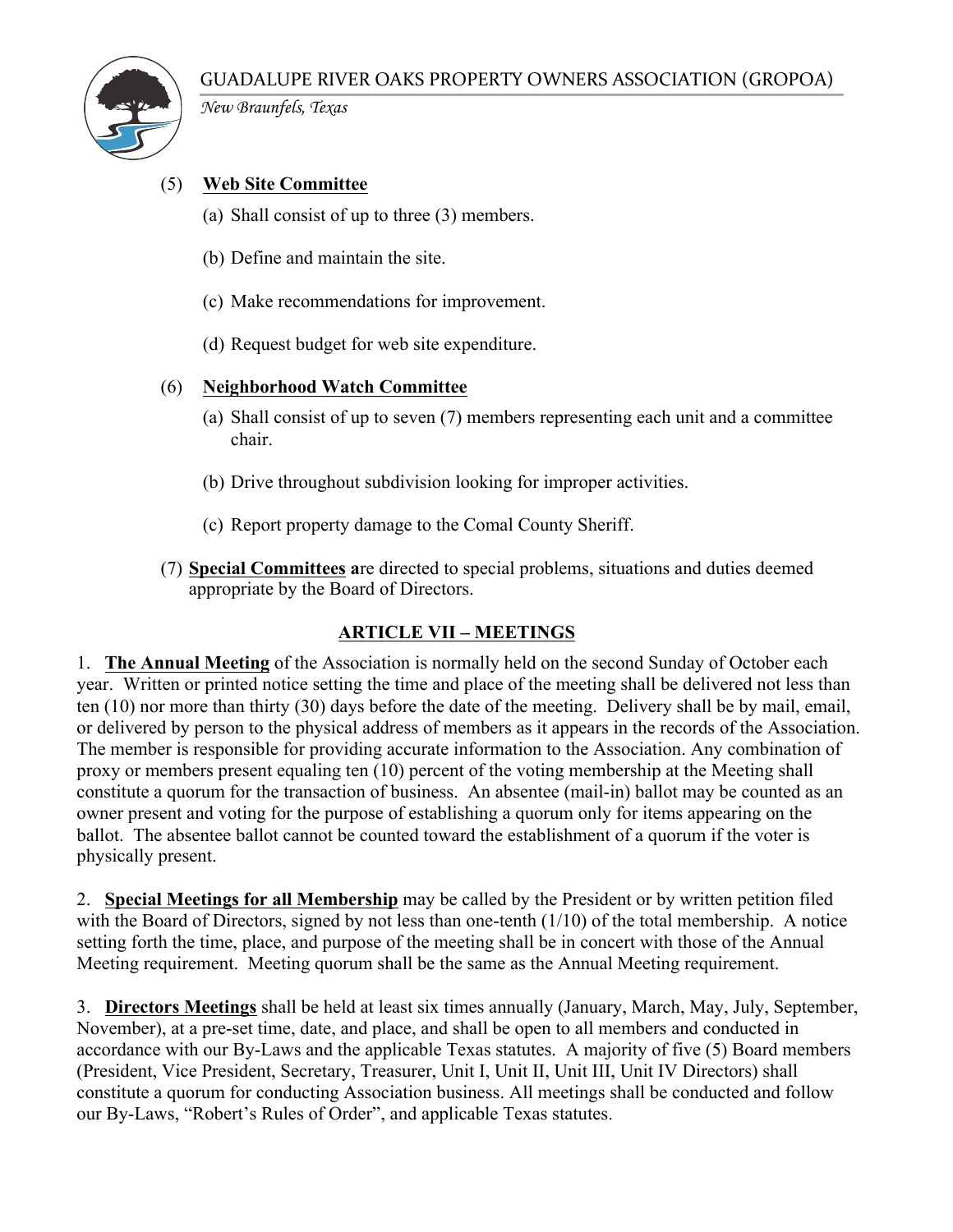

*New Braunfels, Texas*

# **ARTICLE VIII – FINANCIAL AND PHYSICAL RESOURCES AND EXPENDITURES**

1. Financial Resources: Financial resources of the Association consist of property assessments paid by the property owners. Property assessment rates and budget shall be set each year at the Annual Meeting, for the ensuing year. Rates shall be approved by a majority of the members voting at the Annual Meeting.

2. Physical Resources: The Association shall maintain and preserve the appearance of all nonresidential property within the subdivision designated as general use for the benefit of GROPOA owners.

3. Budgeted Items: Items budgeted and approved by the Board of Directors may be dispersed as required without specific subsequent approval of detailed items.

4. Unbudgeted Park & Road Maintenance Expense: The expense for maintenance must receive a motion, second, and be passed by a minimum of four votes by the GROPOA Board of Directors at a GROPOA Property Owners meeting.

## 5. Purchase of Assets:

- a. Items \$1500 and under The purchase of real tangible property must receive a motion, second, and passed by a minimum of four votes by the GROPOA Board of Directors at a GROPOA Property Owners meeting.
- b. Items over \$1500 The purchase of real tangible property over \$1500 must receive a simple majority vote of those that vote at the annual or special called GROPOA meeting.

6. Records: The records, the Restrictions and Covenants, and By-laws of the Association shall be available for inspection by any member. The By-laws and Restrictions and Covenants will be available on the GROPOA website. Printed copies of the above items can be provided for a fee of \$1.00 per page or such other amount as the Board of Directors may approve from time to time.

## **ARTICLE IX – ELECTIONS**

## 1. **Elections:**

- a. Election of officers shall be held at the Annual Meeting.
- b. A Nominating Committee, consisting of Association members appointed by the President and approved by the Board of Directors, shall have met to prepare a slate of nominees for all positions open for election.
- c. The self-nomination form shall be available to all interested parties between July  $15<sup>th</sup>$  and the end of the first week of August.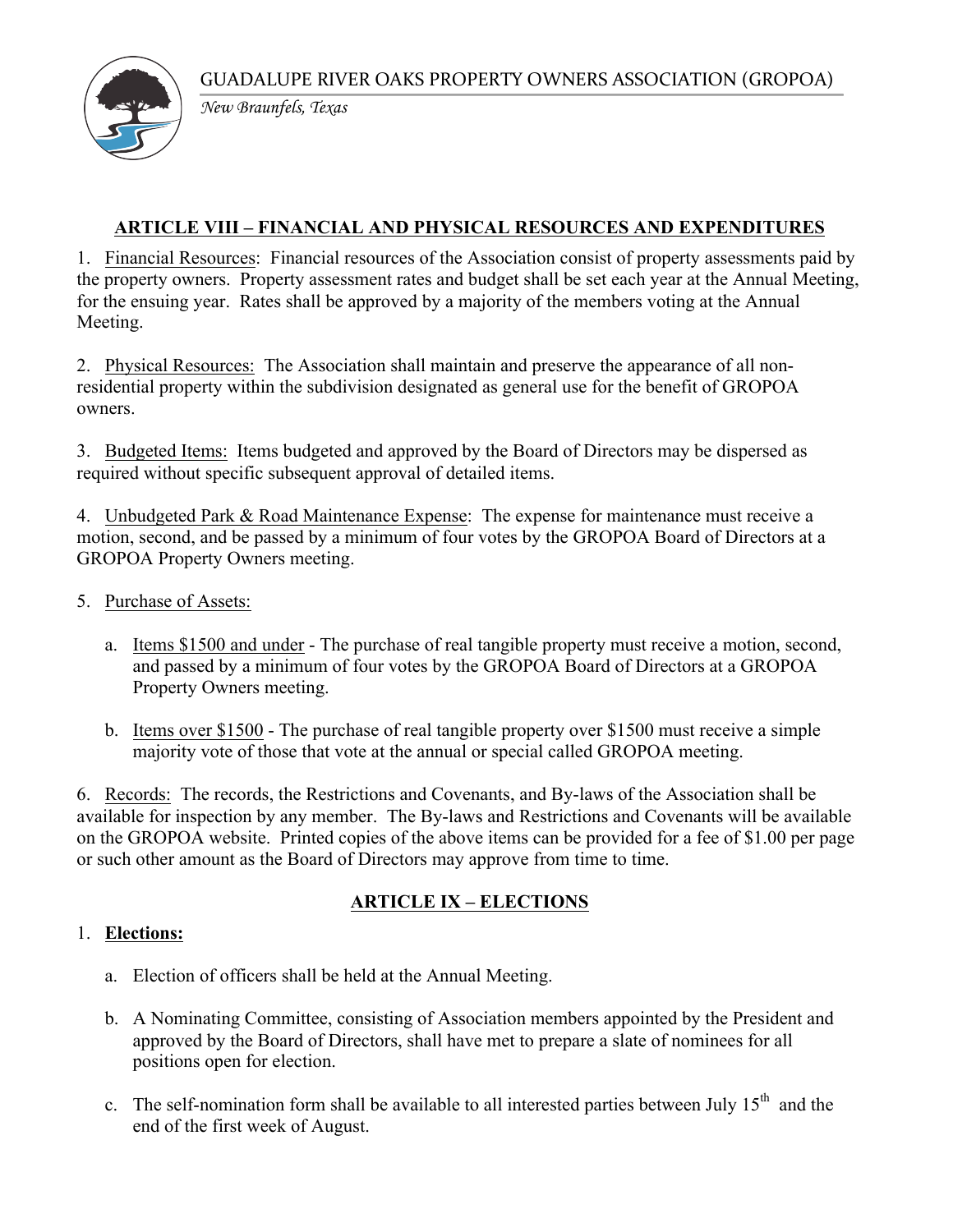

*New Braunfels, Texas*

- d. Self-nomination form shall be returned by mail, email, or hand delivered to a nomination committee member by August  $15<sup>th</sup>$ .
- e. Additional nominations may be made from the floor, with prior consent of the member(s) to be so nominated. The President shall open the Annual Meeting to any such nominations from the floor prior to calling for any vote.
- f. A Property Owner and member of GROPOA have no limits on terms served.
- g. All elected Board members shall serve a 2-year staggered term.
	- (1) The President, Secretary, Unit 1 and Unit 3 Directors will be elected in odd years.
	- (2) The Vice President, Treasurer, Parliamentarian, Unit 2 and Unit 4 Directors will be elected in even years.
	- (3) The President, Vice President, Treasurer, Secretary, and Parliamentarian are elected at-large.
	- (4) Unit Directors are elected by their respective Units.

#### 2. **Voting:**

- a. Voting shall be by secret ballot; however, a property owner's signature is required on the ballot as per State law requirement**.** Ballots will be tabulated by the Nominating Committee. If a member of the Nominating Committee is a nominee, he/she will be excluded from counting the ballots for the office for which he/she has been nominated.
- b. Each member shall have the right to cast one vote per lot owned. The nominee for office receiving the majority vote shall be elected.
- c. If there is only one nominee for an office, and no write in ballots for the position after review of mail in ballots, election by acclamation will be permitted upon proper motion.
- d. Ballots will not be collected until after the floor has been opened and closed for nominations from the floor. Mail-in ballots must be received by the last postal delivery date, prior to the scheduled respective Annual Meeting.
- e. Reference Article V.2 one vote per lot owned in Association matters.
- f. Recall elections A Board member will be recalled with a majority vote of the position's electorate.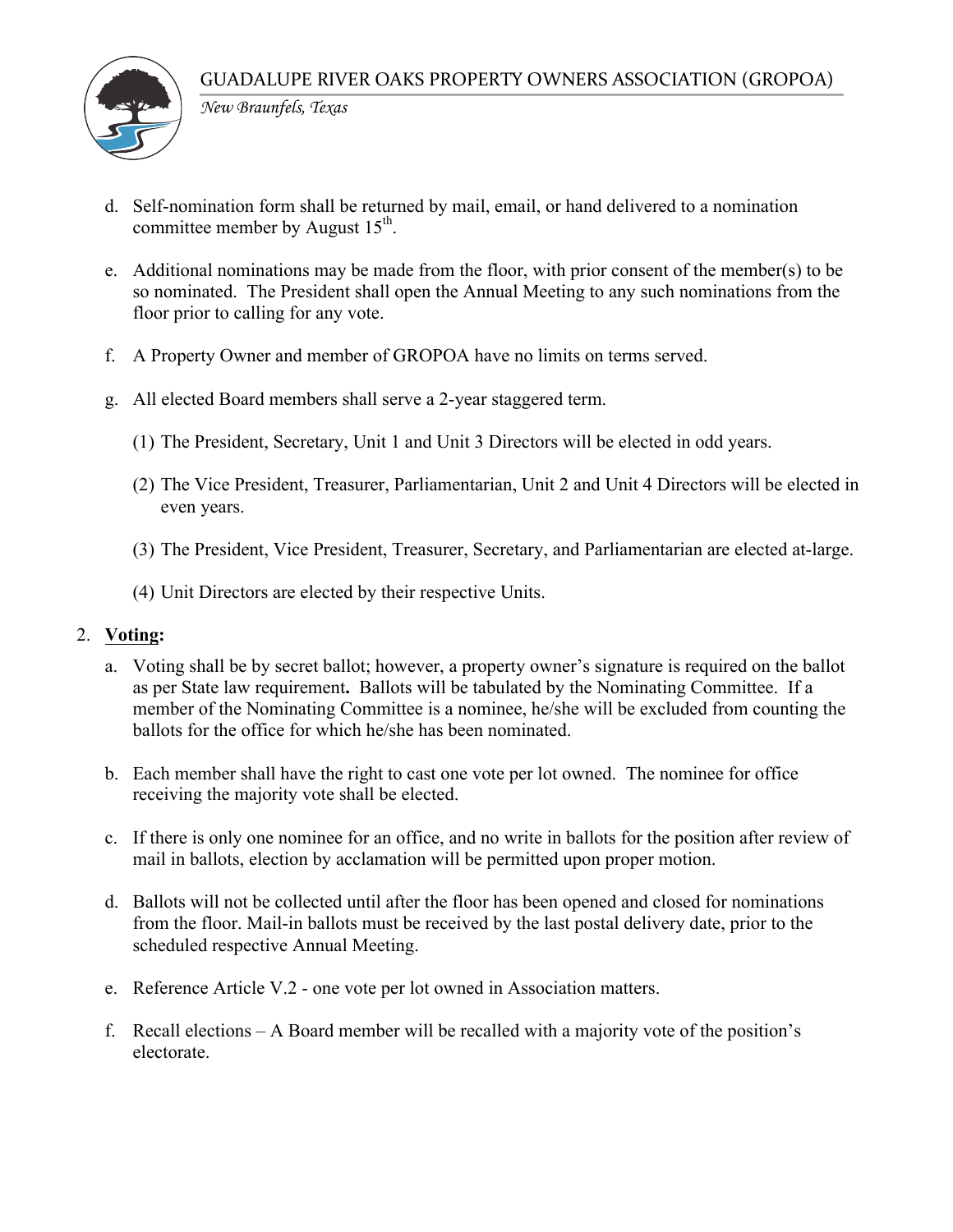

*New Braunfels, Texas*

## **ARTICLE X – INDEMNIFICATION OF DIRECTORS, OFFICERS, EMPLOYEES, AGENTS**

The Association shall indemnify Directors, Officers, Employees, and Agents of the Association as, and to the extent, provided by Article 1396-2.22A of the Texas Business Corporations Act. In addition, the Association shall carry liability insurance for Lot P to indemnify GROPOA and its members.

# **ARTICLE XI – AMENDMENTS**

The By-Laws may be amended at the Annual Meeting or at a Special Meeting called to address the proposed changes. A recommendation to amend the By-Laws must be presented to the Board of Directors for their review. Once voted on and approved by the Board of Directors, the recommended amendments must be made available to the members for a period of at least 30 days prior to the election date. Proposed Amendment(s) will pass with a simple majority vote (Texas Prop Code Chapter 209 – 209.0041) of any combination of ballots mailed, emailed, or made by property owners attending the meeting.

# **ARTICLE XII – DISSOLUTION**

The Association may be dissolved only by assent given in writing by three-fourths (3/4) of the membership of the Association. Any assets belonging to the Association shall be disposed of and the proceeds divided equally among the active membership.

# **ARTICLE XIII – SEVERABILITY**

Invalidation of any of these By-Laws or their provisions by judgment or court order shall in no way affect any other of the By-Laws or provisions, which shall remain in full force and effect.

## **ARTICLE XIV – PARK POLICIES**

Established by the Board of Directors February 22, 1996 Amended June 17, 2010

1. The Park (i.e., Lot P which refers to the Lower Park, Upper Park, Trail, Laurel Cliff Dr. and Park Road which are private roadways) is the property of the Guadalupe River Oaks Property Owners Association, Inc. The said area is for the use and enjoyment of the Property Owners of the Association, their tenants, and their guest.

2. The Board of Directors has the authority to make or change rules and regulations concerning the Park Polices and for the enforcement thereof. The Board of Directors is responsible for maintenance of Lot P and for paying all taxes on the property. These rules will be maintained as Attachment B

**Attachment A: Excluded Lots (as of 1 February 2014) Unit I, 4, 6 15, 18, 20, 22, 37 Unit III, 28 Unit IV, 24 and 29**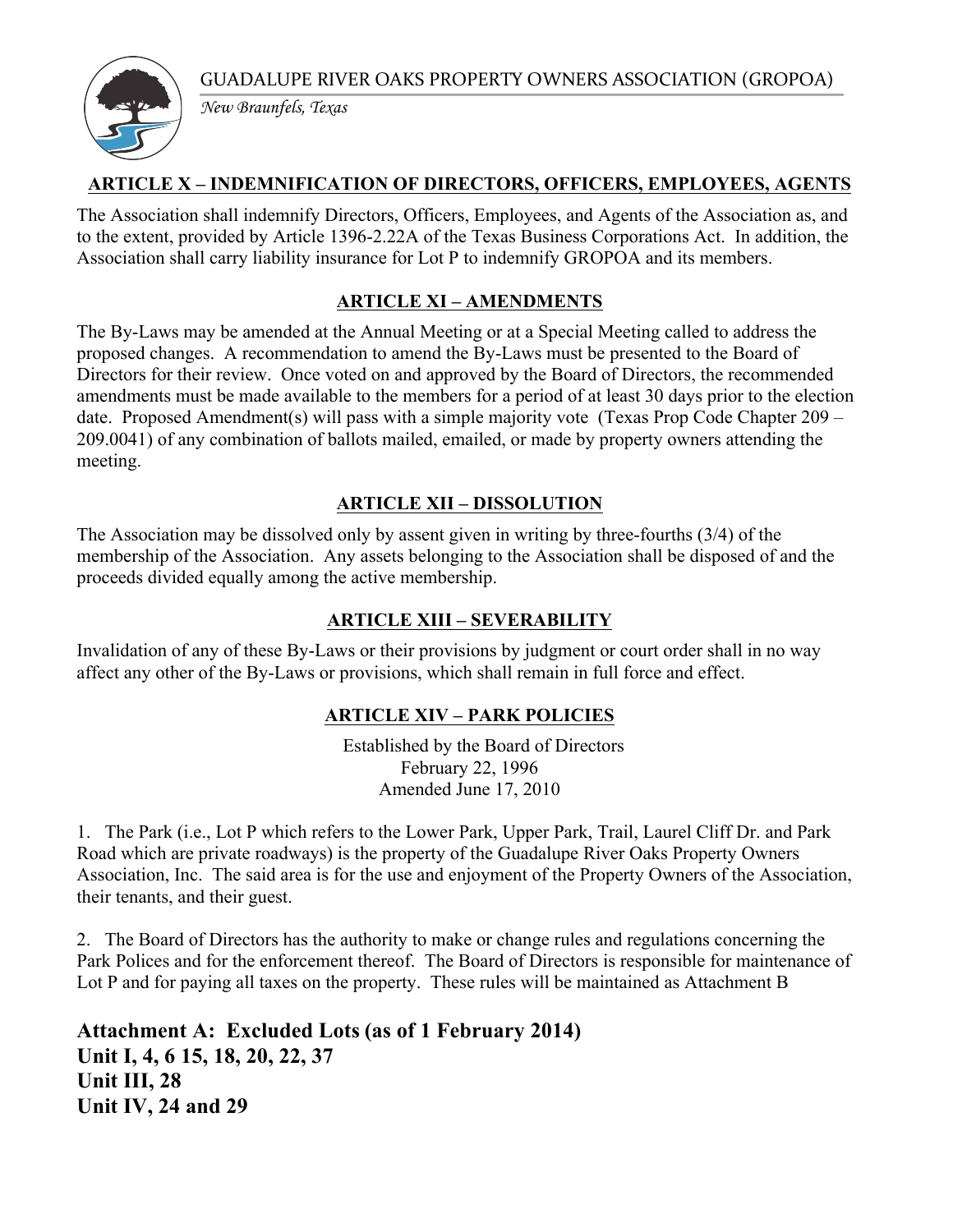

*New Braunfels, Texas*

# **Attachment B: Park Rules and Regulations**

#### **GROPOA property owners, their tenants, and their guests must observe the following rules and regulations when using the Park:**

- 1. The GROPOA Park is designated as a family environmental park. The hours of operation are from sunrise to sunset.
- 2. Only GROPOA members and their immediate family / guests may use the Park. A GROPOA family member must be present at the park with their guest.
- 3. GROPOA members and guests will conduct themselves with propriety and shall not allow any activity to be carried on that is offensive, environmentally destructive, or is a nuisance to other GROPOA members.
- 4. No GROPOA member or guest shall encourage partial or full nudity, violence, foul language, or use of any weapons.
- 5. No weapons will be allowed in the Park, except those carried by Law Enforcement personnel or licensed individuals. This includes but is not limited to guns, air guns, B-B guns, pellet guns, paint guns, bow and arrows, or sling shots.
- 6. Overnight camping is prohibited at the lower park. Only one vehicle per group is allowed past the designated sign in the lower park.
- 7. No open fires are permitted in the Upper or Lower Park. Bar-B-Q grills are allowed. Property Owners must follow County burn ban restrictions.
- 8. Cutting firewood is prohibited.
- 9. Dogs must be on a leash in compliance with the Leash Law of Comal County.
- 10. Styrofoam and glass containers are prohibited per Comal County Ordinance.
- 11. Loud music is prohibited per Comal County Ordinance.
- 12. No trespassing signs will be posted at the entrance and elsewhere on the property.
- 13. Please leave the area clean and remove any trash upon exiting the premises.
- 14. GROPOA members will keep the gate closed at all times. During daylight hours on holidays and weekends the gate may be left open and if you are the last to leave the lower park, you are responsible for closing the gate.
- 15. In the event of heavy rain or flooding, GROPOA Board requests that the homeowners refrain from driving any vehicles in the lower park. No Type of vehicle shall be used to cause any environmental destruction at any time.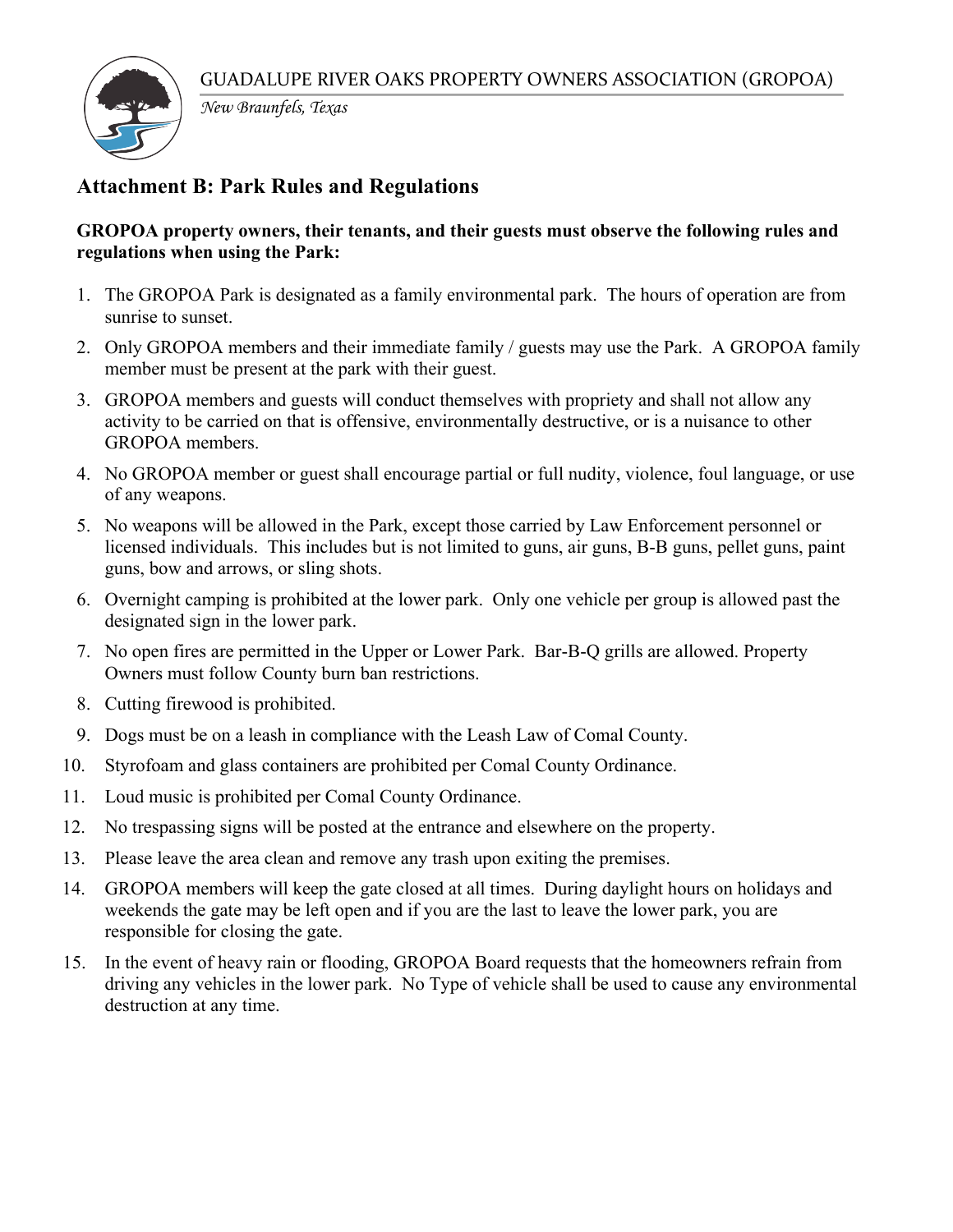

*New Braunfels, Texas*

# **Attachment C: By-Laws Agenda Calendar**

**JANUARY** - Installation of newly elected Board Members.

- Update standing committee assignments selected by the new President, with previous poling of the Board Members, will be affirmed with a vote of the new Board.
- Out-going officers shall bring all material including equipment and files belonging to the association to be handed over to the new office holders.
- The Secretary will report to the State of Texas the membership of the new Board.
- The old and new Presidents, Vice Presidents and the Treasurers will go to our financial institution to change the signature cards on the checking account. Those needed will do the same for the safety deposit box. After this is complete, the keys for the safety deposit box will be held by the President and the Treasurer.
- Audit report presented to Board

# **MARCH**

- Treasurer will report on the Homeowner's Annual Property Assessments not yet received.
- Set park clean up date.

**MAY (**Discuss park security arrangements for the summer 3-day weekends.)

- The Nominating Committee will be confirmed for the coming election season.
- Committee Chairs need to prepare and give to the Treasurer their upcoming budget requests.

# **JULY**

- Board will review the future budget submitted by the Treasurer. The new budget will be approved with a vote.
- The Nominating Committee shall have the Self Nominating Forms available for all interested parties to apply for an elected office by July 15 to the end of the first week in August.
- The Self Nominating Forms shall be returned by August 15.

# **SEPTEMBER** - The Nominating Committee will prepare the ballot for approval of the Board.

- The Board will fix and establish, with a vote, the Home Owner's Annual Property Assessment for the Ballot.
- The Treasurer will start to prepare an Annual Financial Statement for the Annual Meeting.
- The Treasurer will also start to prepare to file Federal Income Tax form 1120-H (currently).
- A written or printed notice setting the time and place of the Annual Meeting, with the agenda, ballot, and Home Owner's Annual Assessment rate suggestion shall be delivered with not less than 10 nor more than 30 days before the date of the Annual Meeting.
- The Audit Committee should to be confirmed.